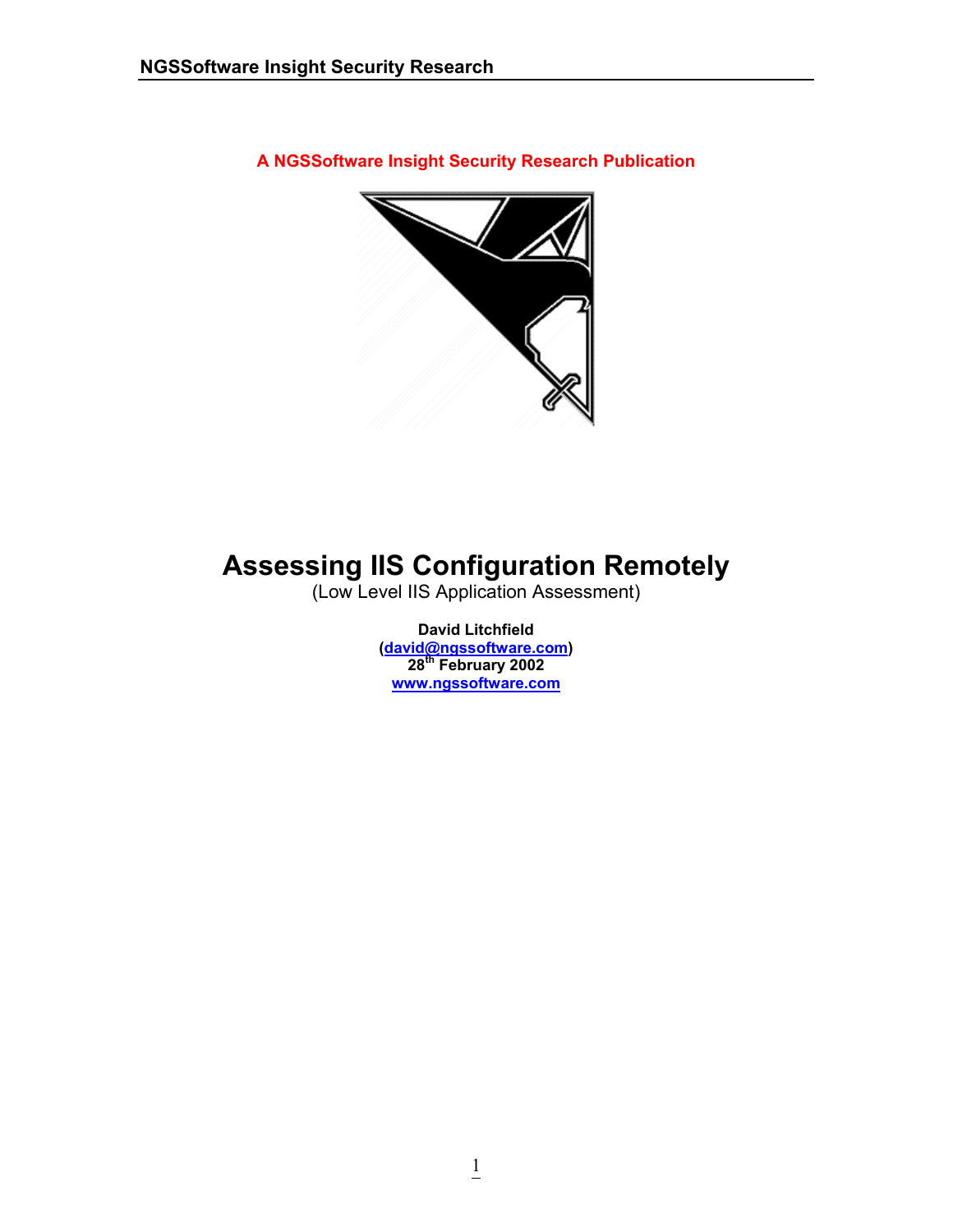#### **Contents**

 **Introduction Directory Permissions Execute Script Write Read Directory Browsing IIS Authentication Basic NTLM Information Leakage Internal IP Addresses Computer Name Windows NT Domain Name Default Application mappings When a 200 response doesn't quite mean 200 IIS on Workstation or Server?** 

# **Introduction**

A good application security assessment should probe all levels of the environment as well as the custom application itself. In terms of what can be exploited to leverage the greatest access it is of course the application itself, whether through SQL Injection or arbitrary command execution or file access, but defence in depth is by far the best stance to take. As such, this document will look at the relatively unsung skill of assessing the in-depth configuration of a Microsoft IIS web server remotely, showing how to "read" server responses to do this. Hopefully this paper will show how to use two seemingly disparate pieces of information to help determine an attack and therefore assess the associated risk. We will examine ways to determine what permissions have been set on virtual directories used by the application, what authentication options have been left enabled or disabled, what default application extension mappings have been left in place, how to gather information about the server, in terms of physical directory structure, internal IP addresses, computer and Windows NT domain name, anonymous Internet account names and more. Some of this information is relatively old, some fresh, straight out of the NGSSoftware research labs and when combined with a good security analysis of the application code or logic will be able to produce a killer app assessment.

This paper assumes a working knowledge of Microsoft's IIS and HTTP.

# **Directory Permissions**

As far as IIS is concerned directory permissions, speaks not about NTFS security, but what actions a given resource can perform on the web server and what a web client may do with said resource.

The IIS Directory Permissions are as follows

| Read                      | Users may read static resources            |
|---------------------------|--------------------------------------------|
| Write                     | Users may create and delete resources      |
| Execute                   | Resources (e.g. DLLs and EXEs) may execute |
| Script                    | Application scripts (e.g. ASP) may execute |
| <b>Directory Browsing</b> | Users may browse for files                 |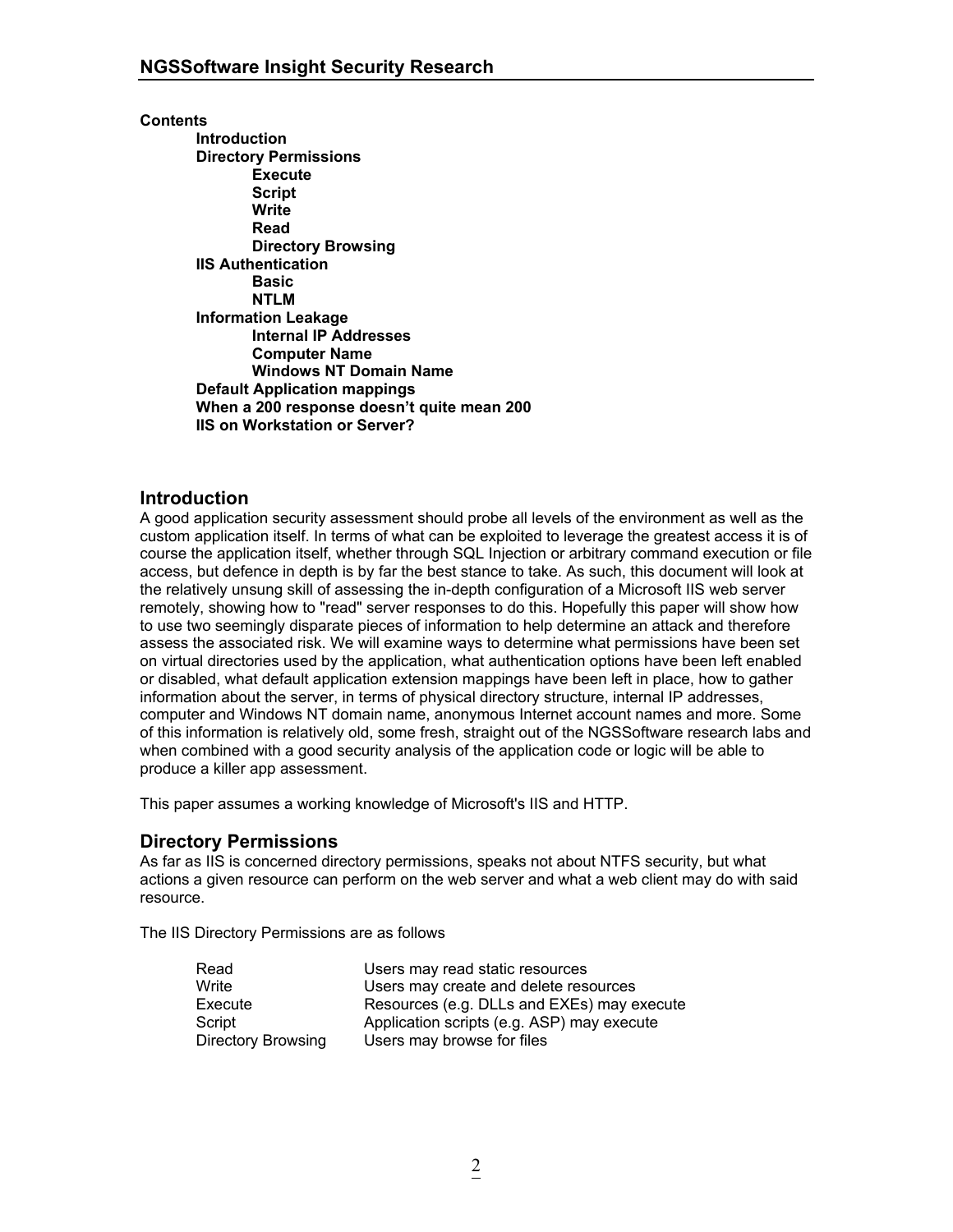This section will describe how to determine if a given permission is enabled or disabled. Some of this may seem self-explanatory but when applied to a specific application you will be able to determine if the current permissions are too lax and advise accordingly.

## **Execute**

Request http://iis-server/dir/no-such-file.dll. If the server responds with a 500 Internal Server error response with a message that it could not find the specified module then the execute permission is enabled. Questions one should be asking is does this virtual directory need execute permission? If not then it should be removed because it presents an attacker with another possible location to attempt arbitrary command execution attacks with directory traversal such as the double-url decoding and UNICODE attacks. If the server responds with a 404 File not found (\*) then execute permission is not enabled. (\* See Read permissions).

## **Write**

Being able to write files out to a virtual directory on the web server is most definitely not a good thing. To test if write permission is enabled for anonymous web clients telnet into the web server port usually TCP port 80 and make the following request:

 PUT /dir/my\_file.txt HTTP/1.1 Host: iis-server Content-Length: 10 <enter><enter>

At this stage the server should respond with a 100 Continue message.

 HTTP/1.1 100 Continue Server: Microsoft-IIS/5.0 Date: Thu, 28 Feb 2002 15:56:00 GMT

On receiving this type 10 letters

# AAAAAAAAAA

 HTTP/1.1 201 Created Server: Microsoft-IIS/5.0 Date: Thu, 28 Feb 2002 15:56:08 GMT Location: http://iis-server/dir/my\_file.txt Content-Length: 0 Allow: OPTIONS, TRACE, GET, HEAD, DELETE, PUT, COPY, MOVE, PROPFIND, PROPPATCH, SEARCH, LOCK, UNLOCK

If the server responds with this 201 Created response then the write permission is enabled. If you're asked to authenticate (401 Access Denied) then the directory still has write permissions but the anonymous internet account doesn't have the rights to create files as far as NTFS security goes. If the server were to respond with a 403 Forbidden then the write permission is not enabled.

People may wonder how likely it is to find a production server with the write permission enabled. In the authors experience more often than one would expect (or like.) Often sites allow uploads of files such as images, resumes, etc. This is normally handled by the application but misunderstanding how IIS permissions work, developers or administrators wrongly assume that if you're uploading to a directory then IIS write permission must be enabled and do so. If the application handles the upload process then write permission does not need to be enabled. If you must allow users to write to a virtual directory using the PUT HTTP request method then remove scripting and execute permissions from the directory. Doing this will prevent malicious users from uploading nefarious scripts or executables. If the uploaded information is of a personal or private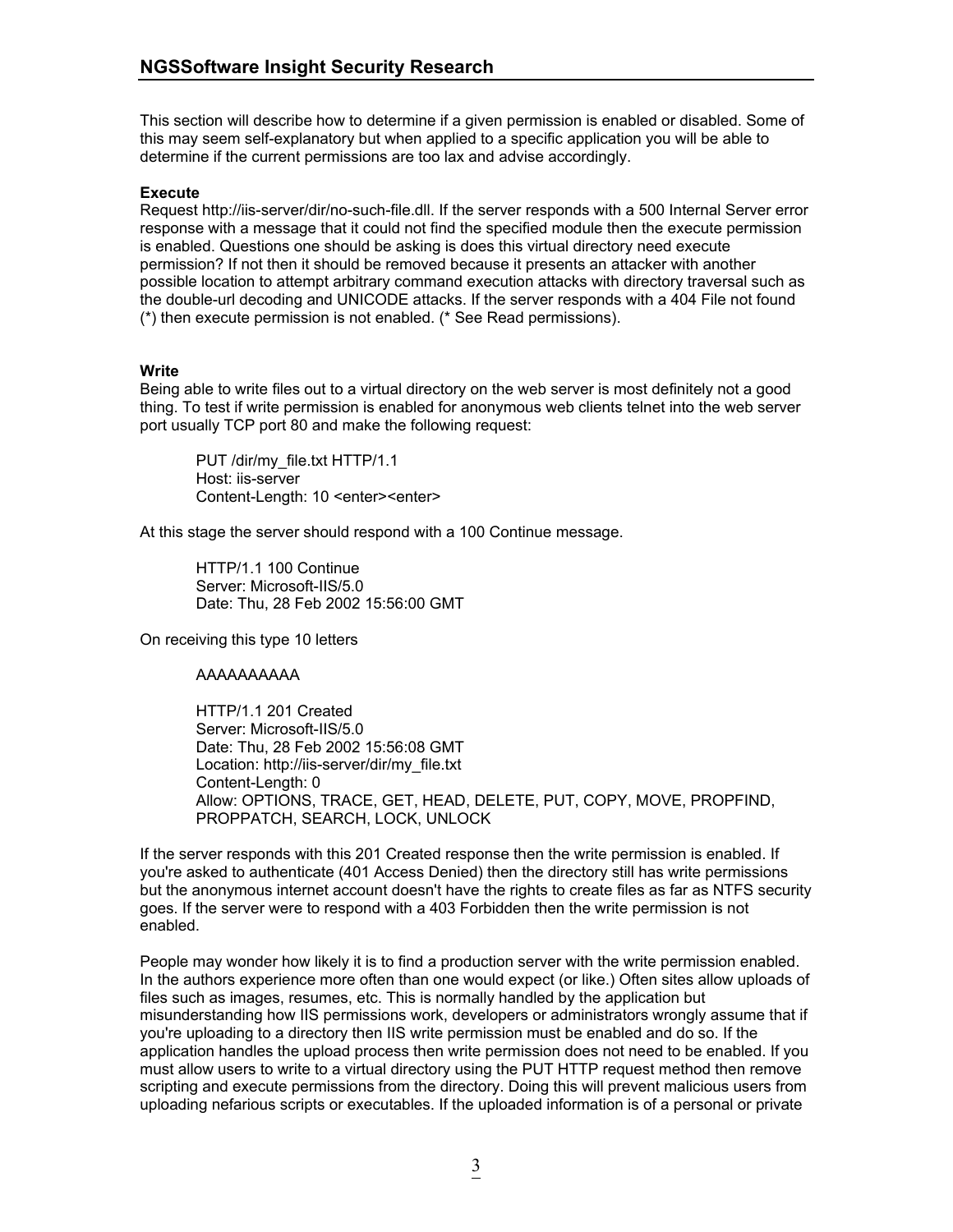nature then also consider removing the read permission, too. This way users may upload but not have others access what they have just deposited.

## **Script**

Too often directories are given the script permission when it plainly isn't needed. Why would the /images virtual directory with only static gifs and jpegs ever need scripting permissions? Better to work to the least privilege model. To test a directory to see if the script permission is enabled request

http://iis-server/dir/no-such-file.asp

If the server responds with a 404 File not found message it is enabled. If a 403 Forbidden is returned it is not. If the directory doesn't need it disable it.

## **Directory Browsing.**

This permission can be one of the more tricky to check to see if it has been enabled for a directory. That said it can also be one of the most easy to test for and it all depends upon whether the default served file exists (e.g. default.asp). If it doesn't, just request the directory name.

http://iis-server/dir/

If a 200 response is returned and an index of the files then directory browsing is allowed. If, however, default.asp existed in the directory, even though directory browsing is enabled this page and not the index is returned. So how does one by-pass this then? To answer that, we need to look to WebDAV. WebDAV is Web distributed authoring and versioning use to turn HTTP and web server's into a file system.

One of the request methods that came with WebDAV is PROPFIND. PROPFIND allows you to search for specific properties about resources on the web server such as file name, creation date, last modified etc. Using PROPFIND bypasses this default.asp issue if directory browsing is enabled.

Telnet into the web server and request

 PROPFIND /dir/ HTTP/1.1 Host: iis-server Content-Length: 0

Note the Content-Length header is required even though there is no content and hence the length is 0.

If the Directory Browsing permission has been enabled a list of all resources and their properties under this directory will be returned with a 207 Multi Status response. If Directory Browsing is not enabled then the same 207 response is returned but with considerably less information.

Allowing Directory Browsing presents what is generally considered as a low risk vulnerability but in the author's opinion the risk needs to be assessed on a basis-by-basis fashion. If the directory contained nothing but images then, sure, this is low risk, perhaps not even a risk. If however an attacker were able to get a directory listing that reveal secret\_admin\_page.asp or dbconnectinfo.inc then the risk is considerably greater. (By the way, if you or your developers insist in using the .inc extension either place these files in a directory with read permission disabled or associate the .inc extension with asp.dll - or do both. Doing this prevents attackers gaining access to the business/application logic stored in these include files.)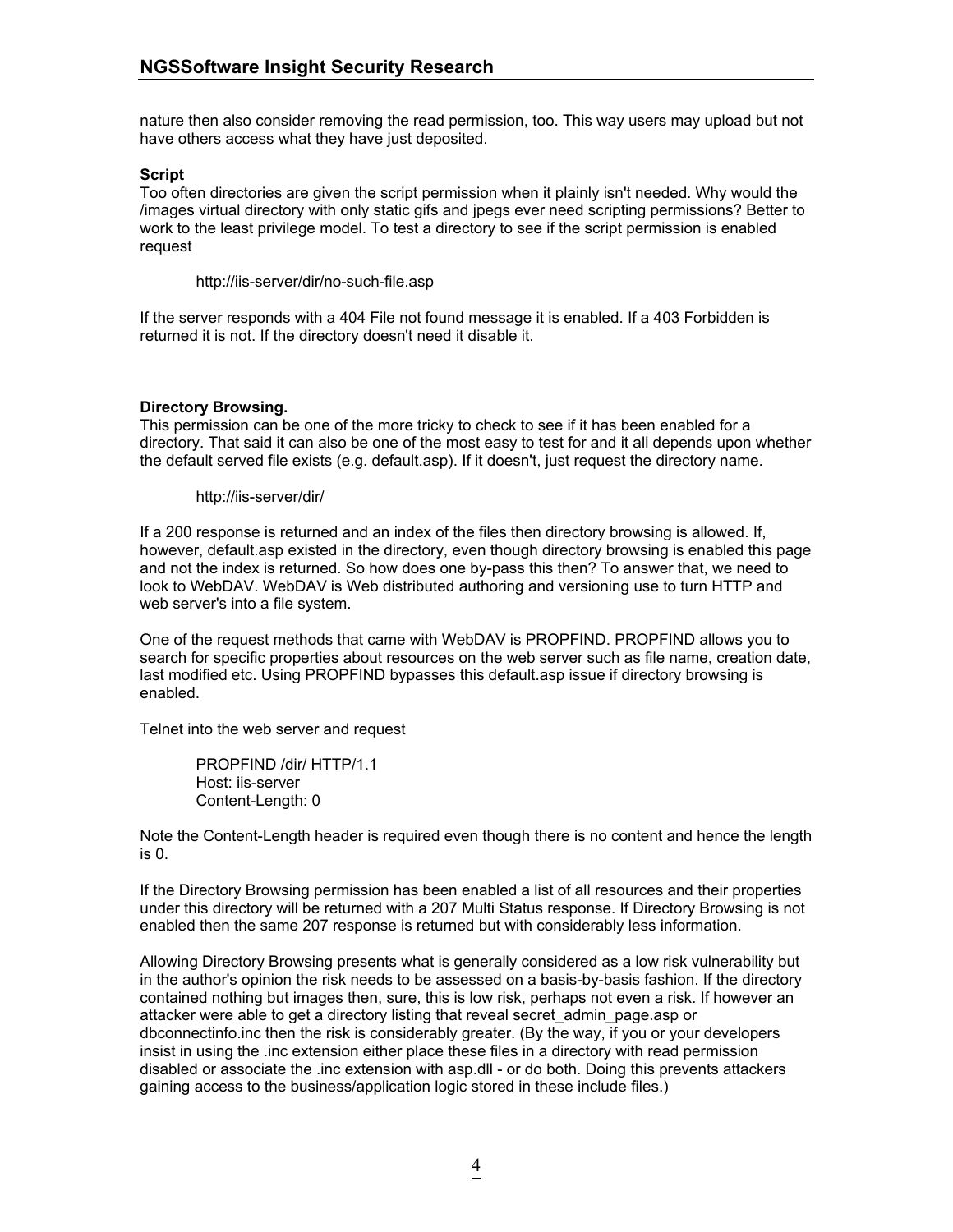**Read** 

Simply request a file with a .txt file extension

http://iis-server/dir/no-such-file.txt

If the server responds with a 404 File Not Found then the Read permission is enabled. Why should this be a problem? For those that remember the ::\$DATA or the variations of the period append attacks, disallowing read access would have prevented attackers gaining access to ASP source code. Most applications running on IIS use ASP and the only permission ASP needs is the script permission. For sites with both an ASP application and static content (and this includes images) it is best to separate scripts and static resources into different directories. Enable only the script permission for the directory holding the ASP content and enable on the read permission for those directories holding static content.

Going back to the request the server would respond with a 403 Forbidden message with the more verbose response of "Read permission disallowed".

# **IIS Authentication**

One of the little known facts about IIS is that if a web client makes a request to the server and presents authentication credentials, even without having been asked for them, the server will go ahead and attempt to authenticate them. If unsuccessful, the server will respond for the user to reattempt the auth process. This means that even if the resource can be accessed anonymously the server can still be forced to perform authentication. There are two things with this. One it opens up the server to brute force attacks and the other is that when remotely assessing the IIS server's configuration this can be used to work out what types of auth processes have been enabled or disabled on the server. As we shall see, if IIS authentication is enabled then it can be used to gather useful information about the server.

By default IIS servers allow Anonymous access, and authentication using Basic Auth and NTLM (integrated Windows Authentication). To work out if these defaults have been changed make the following requests.

Telnet into port 80 and request

 GET /default.asp HTTP/1.1 Host: iis-server Authorization: Basic c3lzdGVtOm1hbmFnZXIA

This makes a request and presents a base 64 encoded user ID and password as credentials. This is known as Basic Auth. (For those interested the base 64 encoded string decodes to system:manager.) On receipt of this request there's one of two things that can happen. The server returns a 401 Access Denied response which means that Basic Auth is enabled or the server returns a 200 response (assuming of course anonymous access is allowed to default.asp and it exists!). This 200 response means either that there is a user account on the web server called "system" and it has a password of "manager" *or* the server is configured not to use Basic Auth. The latter is much more likely and this is how to tell if Basic Auth is allowable.

To work out if NTLM authentication is enabled make the following request.

GET / HTTP/1.1 Host: iis-server Authorization: NegotiateTlRMTVNTUAABAAAAB4IAoAAAAAAAAAAAAAAAAAAAAAAAA=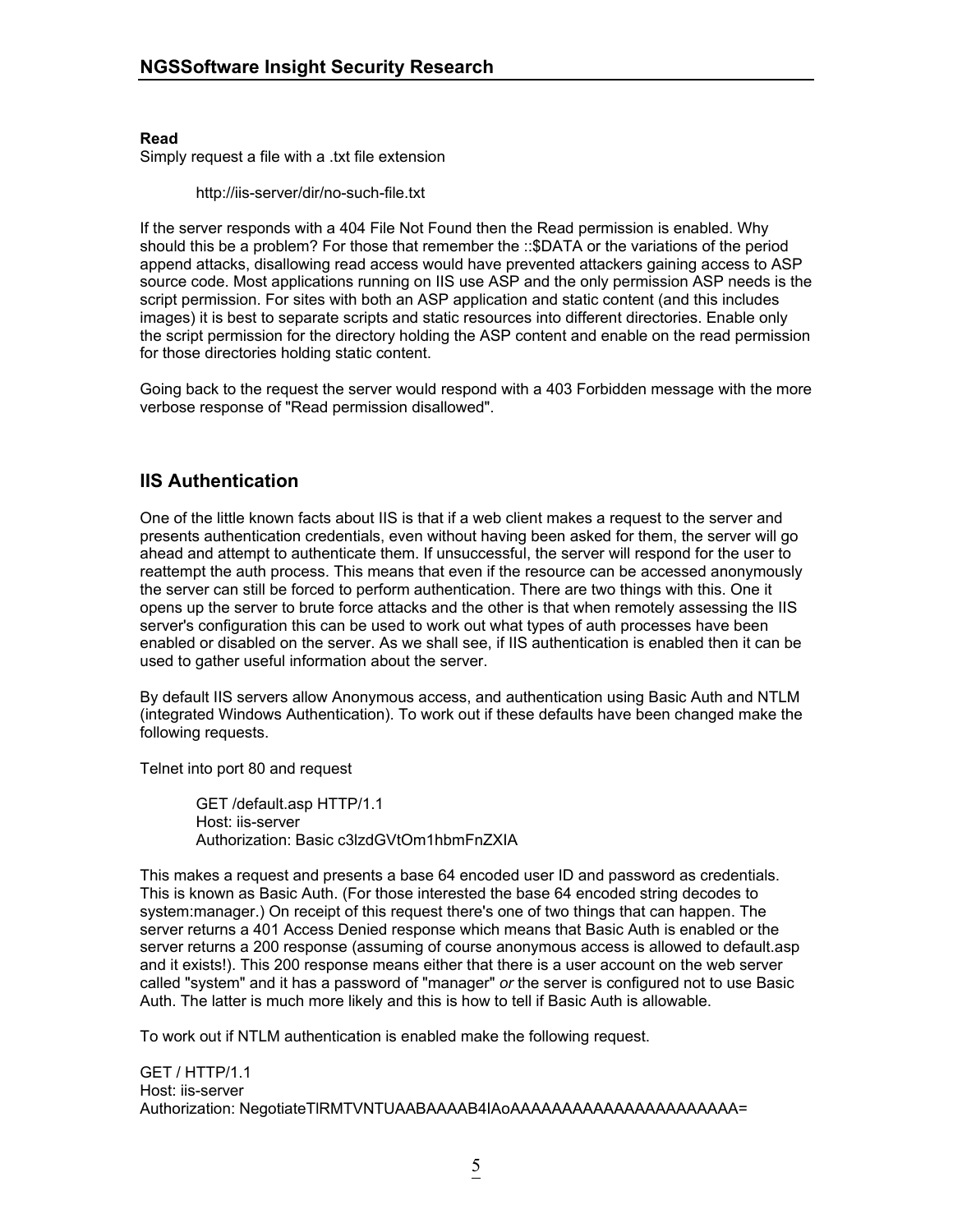Again the same logic can be applied. A 200 response tells us that NTLM is not allowed but a 401 tells us that it is. If both requests elicit a 200 response then the server does not support any authentication methods and simply allows anonymous access. For most public websites this is the best (i.e. most secure) option - turn off both Basic and NTLM . As we'll shortly see we can use these auth procedures to have the server leak sensitive "inside" information.

## **Information Leakage**

We've just looked at how to work out if authentication is enabled on a server and how to force the authentication process even if anonymous access is allowed to the resource. Continuing on the same thread we can use forced authentication to start gathering useful information.

## **Obtaining the IP address**

For IIS servers behind a firewall that uses Network Address Translation (NAT) often a private internal IP addressing scheme may be used such as 10.x.x.x.

If the server allows Basic Auth then we can discover this internal IP address. Simply present an authentication attempt with a blank host header field.

 GET / HTTP/1.1 Host: Authorization: Basic c3lzdGVtOm1hbmFnZXIA

The server will respond with a 401 Access Denied message but look at the authentication "Realm":

HTTP/1.1 401 Access Denied Server: Microsoft-IIS/5.0 Date: Fri, 01 Mar 2002 15:45:32 GMT WWW-Authenticate: Basic realm="10.1.1.2" Connection: close Content-Length: 3245 Content-Type: text/html

Normally the Realm is set to whatever the client supplies as a Host header but as it is blank in this case the IIS machine needs to set a realm so it chooses the machine's IP address. As it turns out we can also use the PROPFIND, WRITE, MKCOL methods and others to do the same thing:

PROPFIND / HTTP/1.1 Host: Content-Length: 0

If the server has been configured to use its hostname then the IP address won't be returned but rather its NetBIOS name. The NetBIOS name itself is of course useful information.

But can we get more than just the NetBIOS name of the server – for example the Domain name? We can – using authentication again but this time NTLM. Force authentication with the following request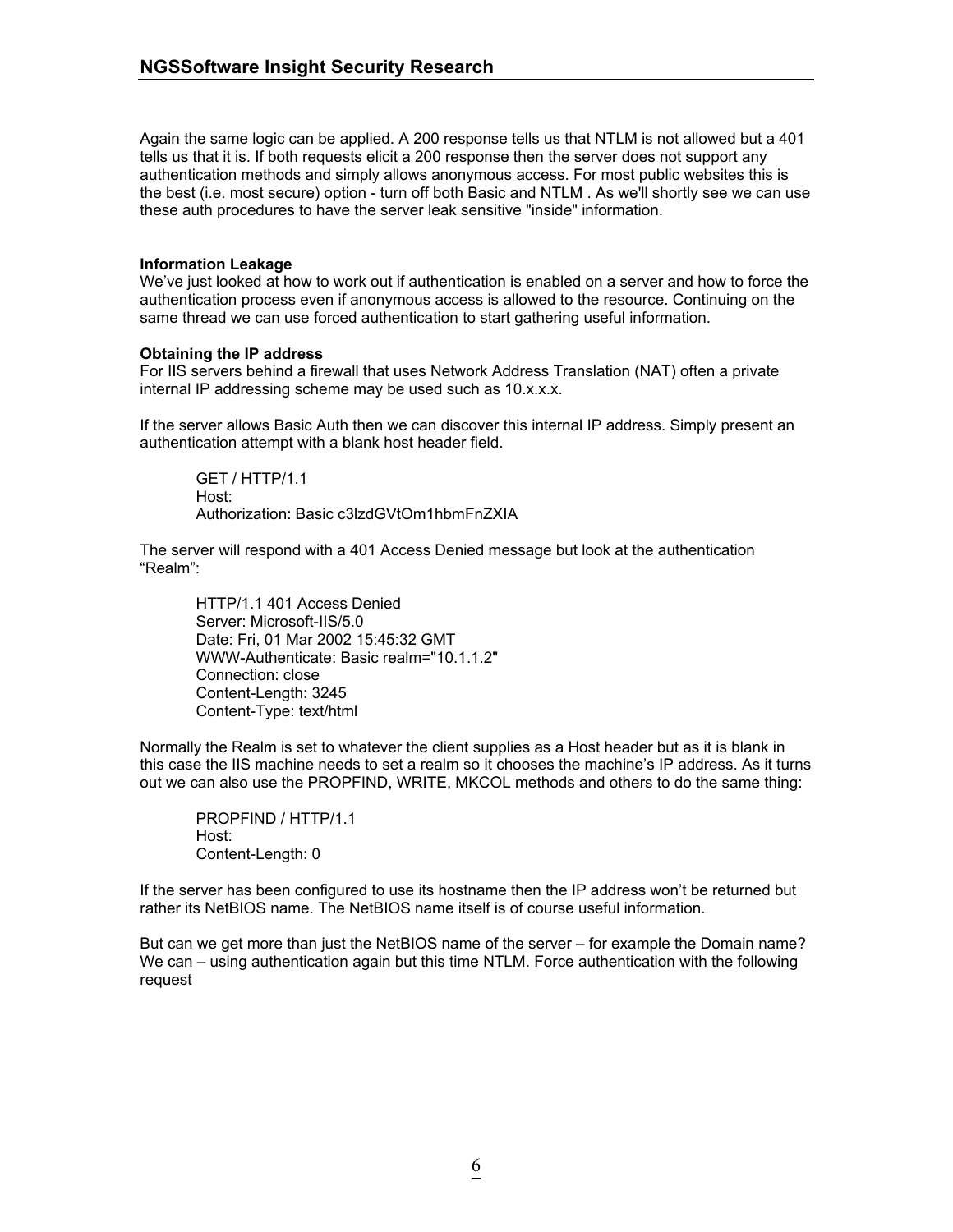GET / HTTP/1.1 Host: iis-server Authorization: NegotiateTlRMTVNTUAABAAAAB4IAoAAAAAAAAAAAAAAAAAAAAAA

The server will reply with

HTTP/1.1 401 Access Denied Server: Microsoft-IIS/5.0 Date: Fri, 01 Mar 2002 16:24:58 GMT WWW-Authenticate: Negotiate TlRMTVNTUAACAAAADAAMADAAAAAFgoKgeGvyVuvy67U AAAAAAAAAAEQARAA8AAAAUwBDAFkATABMAEEAAgAMAFMAQwBZAEwATABBAAEA DABTAEMAWQBMAEwAQQAEAAwAUwBDAFkATABMAEEAAwAMAFMAQwBZAEwATABB AAAAAAA= Content-Length: 3245 Content-Type: text/html

The text under the WWW-Authenticate header is base 64 encoded text and contains the machine name and Windows NT domain name.

# **Default Extension Mappings**

When installed IIS has many application environments available such as ASP and Internet Data Queries. Best practices dictate that all unnecessary application mappings be disabled. If this practice had been followed by the majority of system administrators then the success of worms such as Code Red would have been drastically hampered. As part of the low level app assessment it needs to be determined if any of the defaults not being used have been left intact. What follows is a list of extension mappings and the expected response when requesting a nonexistent file and the application extension mapping still exists.

| Extension     | .printer                                                   |
|---------------|------------------------------------------------------------|
| Request       | http://iis-server/foo.printer                              |
| Response code | 500 Internal Server Error (13)                             |
| Text          | Error in web printer install                               |
| Extension     | .idc                                                       |
| Request       | http://iis-server/foo.idc                                  |
| Response code | 500 Internal Server Error                                  |
| Text          | Error performing query                                     |
| Extension     | .idq                                                       |
| Request       | http://iis-server/foo.idq                                  |
| Response code | 200 OK                                                     |
| Text          | The IDQ file foo.idq could not be found                    |
| Extension     | .ida                                                       |
| Request       | http://iis-server/foo.ida                                  |
| Response code | 200 OK                                                     |
| Text          | The IDQ file foo.idq could not be found                    |
| Extension     | .htr                                                       |
| Request       | http://iis-server/foo.htr                                  |
| Response code | 404 or Reset                                               |
| Text          | <html>Error: The requested file could not be found.</html> |